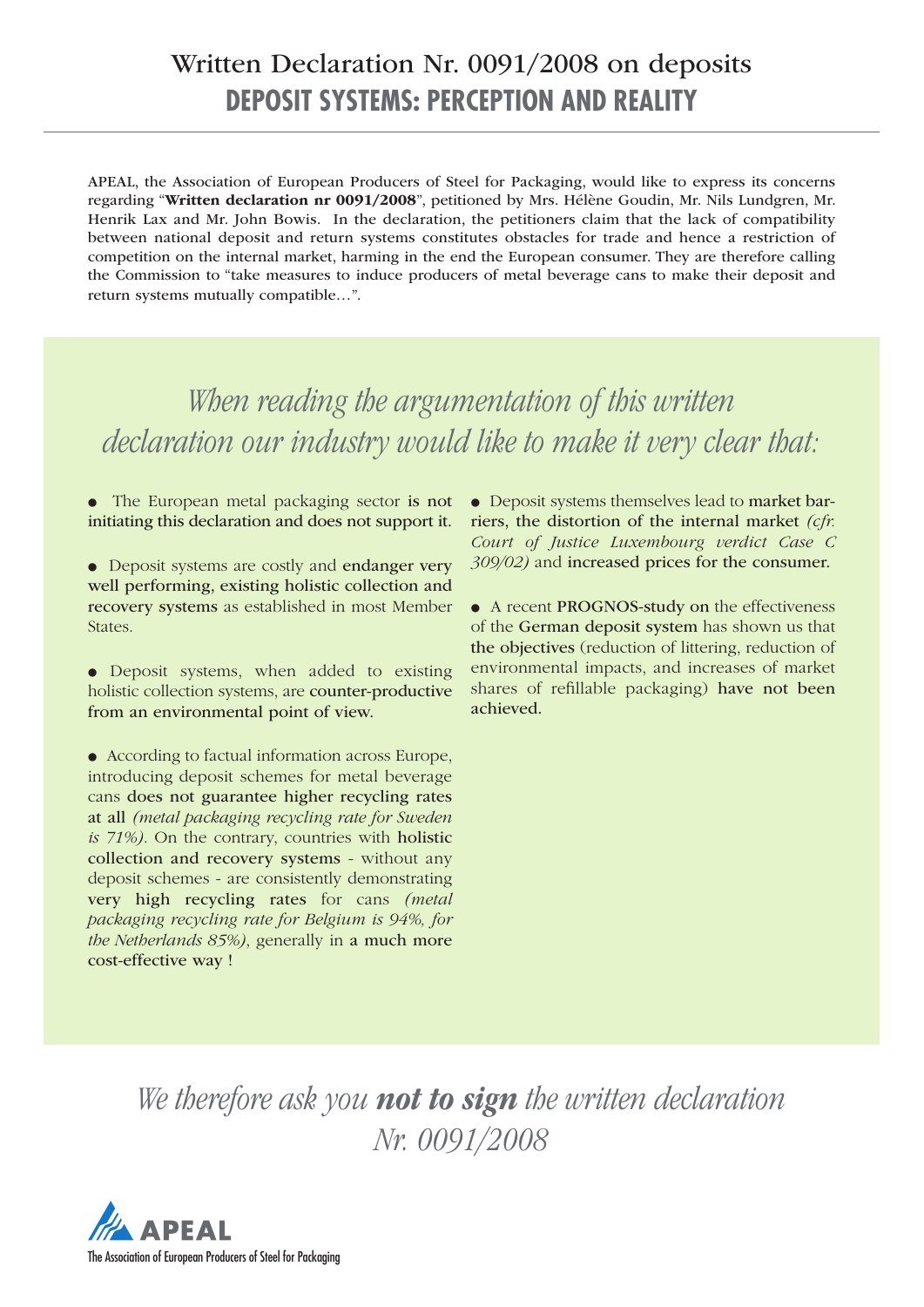**Deposit systems are costly and endanger holistic collection and recovery systems as established in most Member States**

**Deposit systems, when added to existing holistic collection systems, are counter-productive from an environmental point of view**

European Packaging waste legislation requires Member States to set up holistic return, collection and recovery systems covering all types of packaging (household, commercial and industrial) and applications (food, beverage, etc).

This approach has led **to excellent recycling results** for all packaging materials with metal packaging in the lead. In Belgium, for example, **94%** of all household, commercial and industrial metal packaging is being recycled. The European average for steel packaging recycling is **66%** and still rising.

Mandatory deposit systems separate the packaging waste stream into beverage containers and other packaging types. By extracting beverage containers from the integrated systems, the recycling of nonbeverage packaging containers becomes disproportionately costly, ultimately threatening the viability and hence the very existence of established integrated schemes.

## **Achieving overall higher recycling rates?**

Sweden is mentioned as a model country for achieving high packaging recycling rates. The influence of the voluntary deposit system for beverage containers in achieving this has to be put into perspective. If it is true that 85% of aluminum beverage containers managed by the deposit system are collected for recycling, only 66% of non-beverage metal containers are being recycled (2006 official statistics) and an overall recycling rate of **only 58%** for all packaging materials is achieved. In Belgium, with its well organized and highly developed holistic collection system, the industry has continued jointly to strive to meet targets, reaching unequalled results in the world. In 2007, **90.8%** of household packaging put on the market **was recycled.** Indeed a study by **BIO-IS**1, commissioned by APEAL in 2005, has also demonstrated of the negative impact on the global efficiency when both systems (deposit and holistic multi-material collection systems) are combined, consequently not leading to higher recycling rates.

#### **Reducing litter?**

Stating that deposit systems for metal beverage cans are an effective tool in fighting litter is completely incorrect, as beverage packaging only constitutes a minor fraction **(0,45%) of all litter**. Indeed, litter merely consists of non-beverage packaging items such as plastic bags, cigarette butts, chewing gum, paper tissues, etc. So, extracting the metal beverage cans from litter is not bringing us any closer to a solution for the issue on litter. The idea of fighting litter through deposits is a myth.

#### **Overall environmental impact**

Furthermore, the 2005 BIO-IS study has demonstrated that the environmental impact of the combined system of deposits for one-way beverage containers and multi-material curbside collection systems is always worse than that of the multi-material collection system alone, when taking into account all environmental themes.

**Deposit systems themselves lead to market barriers, the distortion of the internal market and increased prices for the consumer.**

Mandatory deposit systems also create barriers to the free movement of goods, a fundamental principle of the European Treaties. The European Court of Justice has acknowledged that deposit systems are more likely to hinder trade than general collection systems (Case C-309/022). Both the Commission and the Court have been highly critical about the operational conditions of deposits such as labelling requirements and compensation for deposit amounts. The German mandatory deposit system for example has heavily fragmented and disrupted the German beverage market putting imports at a competitive disadvantage.

Other negative economic effects of establishing a deposit system **are the price increases.** 

The recycling systems set up under the packaging Directive are already funded by industry. With the additional burden of running a separate system for one-way beverage containers, costs for those companies will increase tremendously. The study carried out in 2005 by BIO-IS demonstrated that when combining a deposit system with an existing multi-material collection system for one-way packaging, costs per tonne are doubled from 320-770 €/tonne up to 790-1,200 €/tonne.

The increase in costs will ultimately be passed onto consumers in the form of higher prices.

<sup>1</sup> BIOS-IS study (March 2005), 'Environmental- and Cost-Efficiency of Household Packaging Waste Collection Systems: Impact of a Deposit System on an Existing Multimaterial Kerbside Selective Collection System'.

<sup>2</sup> Case C-309/02 Radlberger Getränkegesellschaft [2004] ECR 11763.

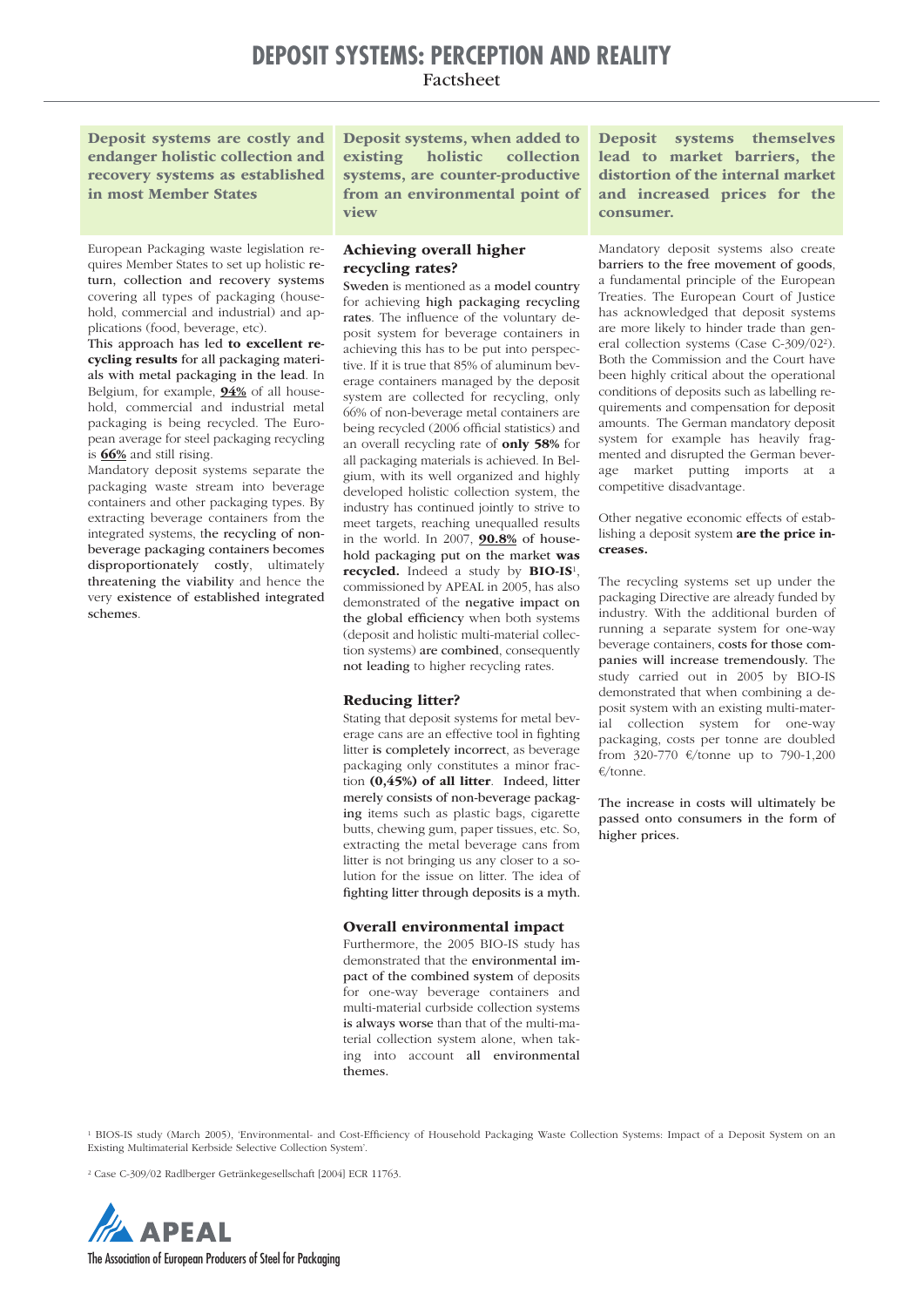## **DEPOSIT SYSTEMS: PERCEPTION AND REALITY**

## The German Case Study

In the beer, soft drinks and water markets, a mandatory deposit for non-refillable glass, metal and plastics packaging has been implemented in Germany since January 1st, 2003. APEAL, Ball Packaging Europe and SKB (Stichting Kringloop Blik) commissioned a study<sup>3</sup> with Prognos, a well known German/Swiss consultant in strategic & environmental consultancy. The study assessed the environmental and macro-economic impact of the mandatory deposit on one-way beverage packaging in Germany. Conclusions show that the mandatory deposit has not reached the objectives (reduction of littering, reduction of environmental impacts, and increases of market shares of refillable packaging).

## **CONCLUSION**

## **Objective 1: Stabilisation / Increases of the Market Shares of refillable packaging.**

#### **Results:**

The market share of refillable beverage packaging was at 58% in 2002, went up to 65% in 2003 (year of enactment of deposits) and has decreased continuously thereafter in 2004, 2005 and 2006 down to a level of 53%.

### **Conclusion:**

 $\rightarrow$  The political objective regarding market shares of refillables has not been reached.

## **Objective 2: Reduction of Littering in streets and public areas.**

#### **Results:**

According to recent studies, beverage packaging contributes only to a minor extent to littering, and there are no significant quantitative effects in litter reduction and no economic effects in street cleaning identifiable as result of the introduction of deposits on non-refillable beverage packaging.

#### **Conclusion:**

 $\rightarrow$  The political objective regarding littering has not been reached.

## **Objective 3: Reduction of Environmental Impacts attributable to beverage packaging.**

#### **Results:**

For 2002, the CO2 emissions attributable to beverage packaging are calculated to be at 3.8 Million tonnes. This is a share of 0.4 percent - compared to total annual CO2 emissions of about 865 Million tonnes in Germany. In 2006, CO2 emissions attributable to beverage packaging are calculated to be at 3.3 Million tonnes. This reduction of 0.5 Million tonnes has improved the national CO2 balance in Germany by 0.05 percent. As to the consumption of energy resources and the emissions of airborne gases, the calculations show similar results regarding shares and rate of improvement.

### **Conclusion:**

 $\rightarrow$  The significance of emissions and energy consumption attributable to beverage packaging is rather low (shares of 0.4% and less). The improvements following the introduction of mandatory deposits are only very minor. Fighting CO2 emissions through improving recycling rates is far more cost effective.

<sup>3</sup> Prognos study (November 2007), 'Effects of deposits on beverage packaging in Germany', Prognos AG.